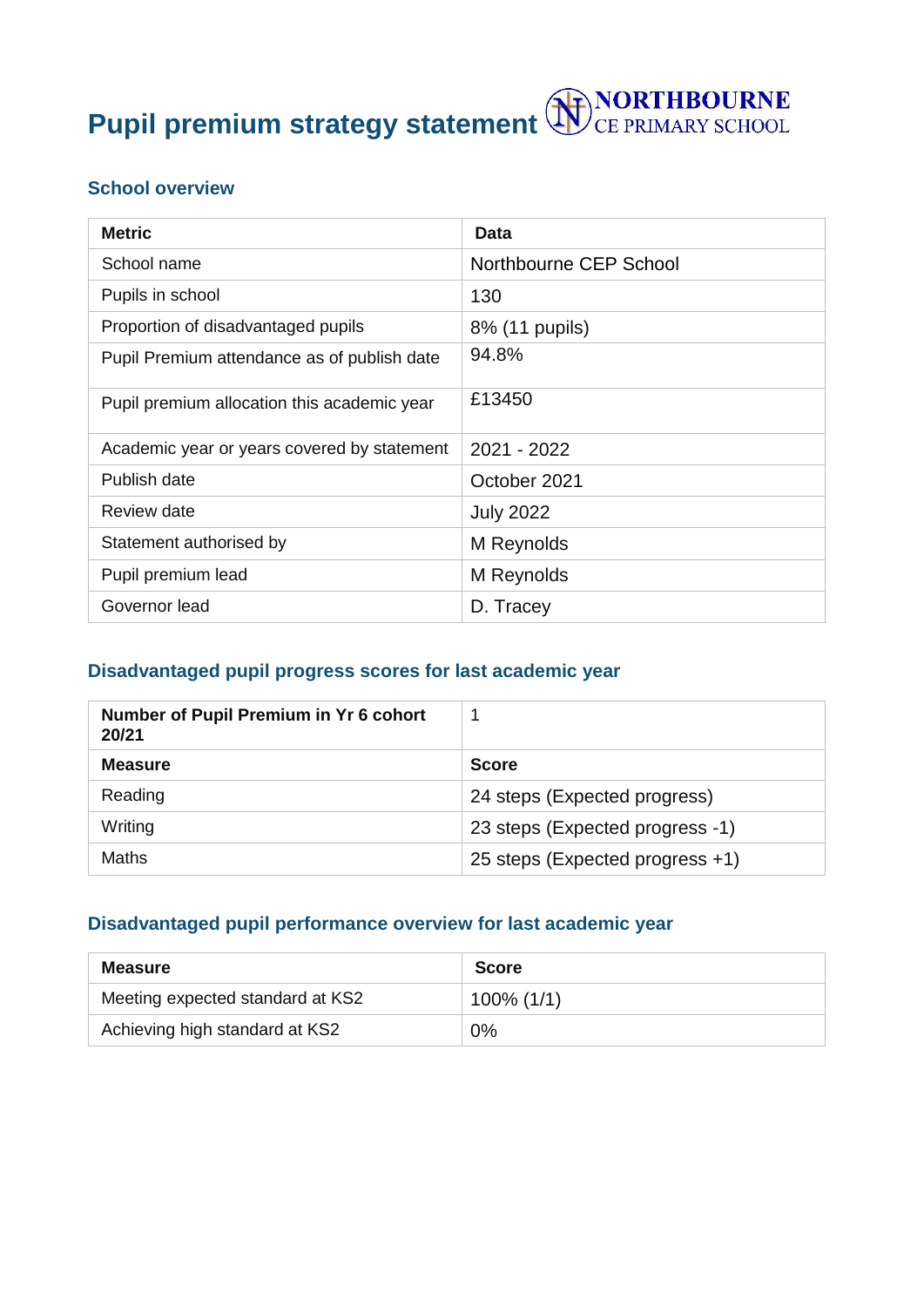#### **Strategy aims for disadvantaged pupils**

| <b>Measure</b>                                   | <b>Activity</b>                                                                                                                                                                                                                                                                                              |
|--------------------------------------------------|--------------------------------------------------------------------------------------------------------------------------------------------------------------------------------------------------------------------------------------------------------------------------------------------------------------|
| Priority 1                                       | Ensure attainment and progress outcomes in<br>Reading, Writing & Maths are at Expected or above,<br>across all key stages, by ensuring subject leadership<br>and quality first teaching is delivered with high<br>expectations and effective strategies, achieved via<br>training, moderation and mentoring. |
| <b>Priority 2</b>                                | Embed high quality Maths Hub research based<br>Maths for Mastery teaching practices. Embed whole<br>class mastery pedagogy across all classes.                                                                                                                                                               |
| Barriers to learning these<br>priorities address | Build a staff pedagogical culture of high expectations<br>for all.                                                                                                                                                                                                                                           |
| Projected spending                               | Maths Hub CPD and release time. Subject<br>Leadership CPD and release time. £3000                                                                                                                                                                                                                            |

### **Teaching priorities for current academic year**

| Aim                            | <b>Target</b>                                                                                                                     | <b>Target date</b> |
|--------------------------------|-----------------------------------------------------------------------------------------------------------------------------------|--------------------|
| Progress in Reading            | Achieve Expected or above national<br>average attainment and progress in<br>EYFS Reading, Yr 1 phonics, KS1<br>SATs and KS2 SATs. | Summer 2022        |
| Progress in Writing            | Achieve Expected or above national<br>average attainment and progress<br>scores in KS1 and KS2 Writing.                           | Summer 2022        |
| <b>Progress in Mathematics</b> | Achieve Expected or above national<br>average attainment and progress<br>scores in KS1 and KS2 Maths.                             | Summer 2022        |
| Phonics                        | Achieve Expected or above national<br>average expected standard in Phonics<br>Check.                                              | Summer 2022        |
| Other                          |                                                                                                                                   |                    |

#### **Remember to focus support on disadvantaged pupils reaching the expected standard in phonics check at end of year 1.**

| <b>Measure</b>          | <b>Activity</b>                                                              |
|-------------------------|------------------------------------------------------------------------------|
| <b>Phonics Priority</b> | Embed new systematic synthetic phonics teaching<br>programme (Little Wandle) |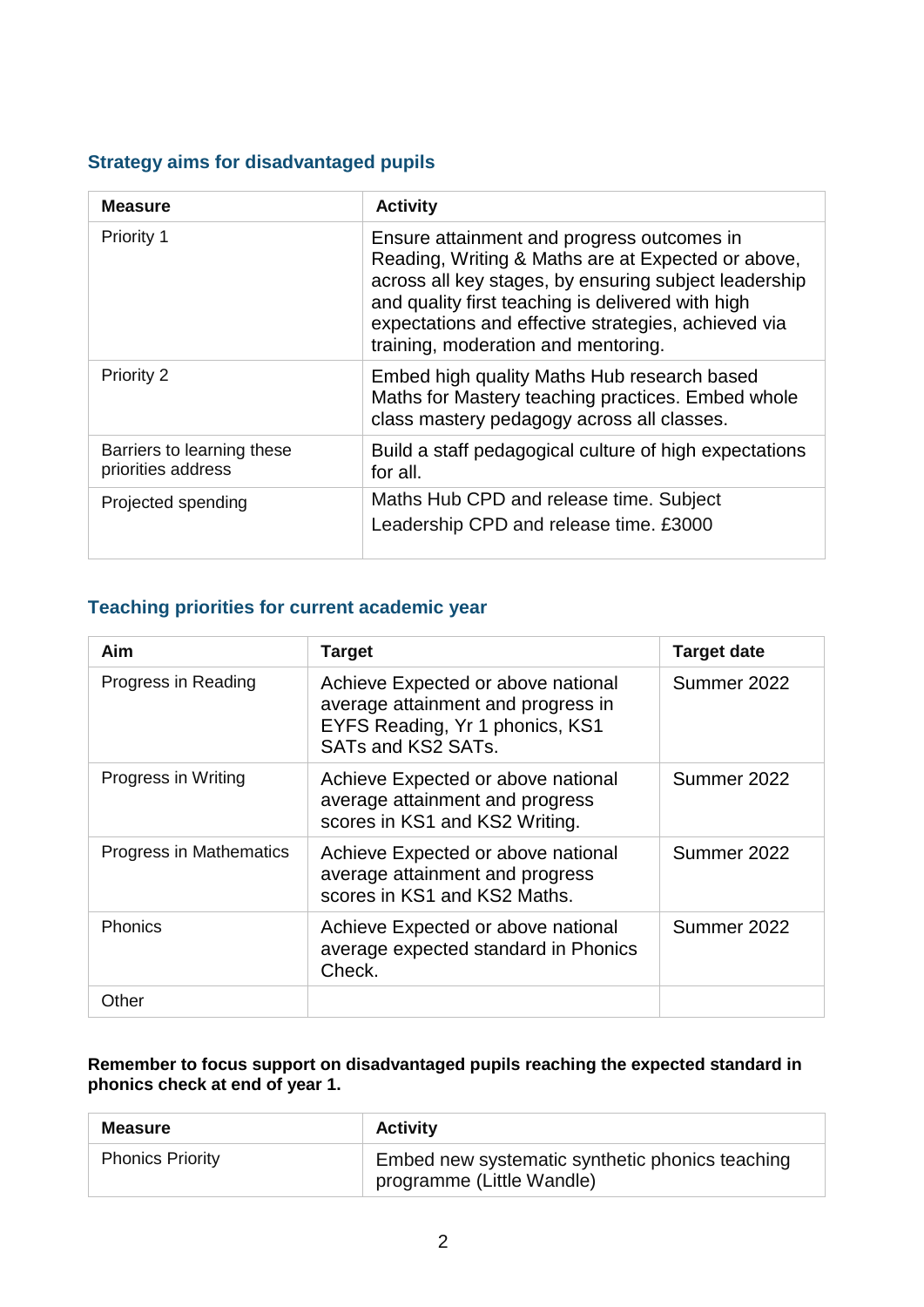|                                                  | Ensure all relevant staff (including new TAs) have<br>received up to date phonics training and mentoring<br>to deliver the phonics scheme effectively. |
|--------------------------------------------------|--------------------------------------------------------------------------------------------------------------------------------------------------------|
| Barriers to learning these<br>priorities address | Build a staff pedagogical culture of high expectations<br>for all.                                                                                     |
| Projected spending                               | SSP (Little Wandle) training & mentoring £1000                                                                                                         |

## **Targeted academic support for current academic year**

| <b>Measure</b>                                   | <b>Activity</b>                                                                                                             |
|--------------------------------------------------|-----------------------------------------------------------------------------------------------------------------------------|
| Priority 1                                       | Develop academic stamina to secure Expected and<br>above progress and attainment, via improved<br>curriculum opportunities. |
| Priority 2                                       | Utilise Maths Hub TLG membership to support and<br>embed Maths for Mastery teaching practices.                              |
| Barriers to learning these<br>priorities address | Build a staff pedagogical culture of high expectations<br>for all.                                                          |
| Projected spending                               | £3000 Maths Hub - £1000 Staff curriculum training /<br>release time                                                         |

## **Wider strategies for current academic year**

| <b>Measure</b>                                   | <b>Activity</b>                                                                                                                                                            |
|--------------------------------------------------|----------------------------------------------------------------------------------------------------------------------------------------------------------------------------|
| Priority 1                                       | Develop leadership capacity of UPS teacher, via<br>NPQSL, in order for whole school and class based<br>quality first teaching to be rigorously monitored and<br>evaluated. |
| <b>Priority 2</b>                                | Continue to build CPD opportunities for Subject<br>Leaders, to support effective leadership of the<br>curriculum and impact pupils' knowledge and<br>learning.             |
| Priority 3                                       | Provide capacity for designated safeguarding lead<br>provision to negate pupil anxiety and / or absence<br>that impacts on learning and progress.                          |
| Priority 4                                       | Develop SENCo in Senior Mental Health Lead role<br>in order to support pupil wellbeing and promote<br>positive behaviours for learning.                                    |
| Priority 5                                       | Provide OAA experiences for vulnerable / PP, to<br>enhance behaviours for learning.                                                                                        |
| Barriers to learning these<br>priorities address | Improve readiness for learning and outcomes for all<br>pupils, including most disadvantaged and vulnerable<br>pupils.                                                      |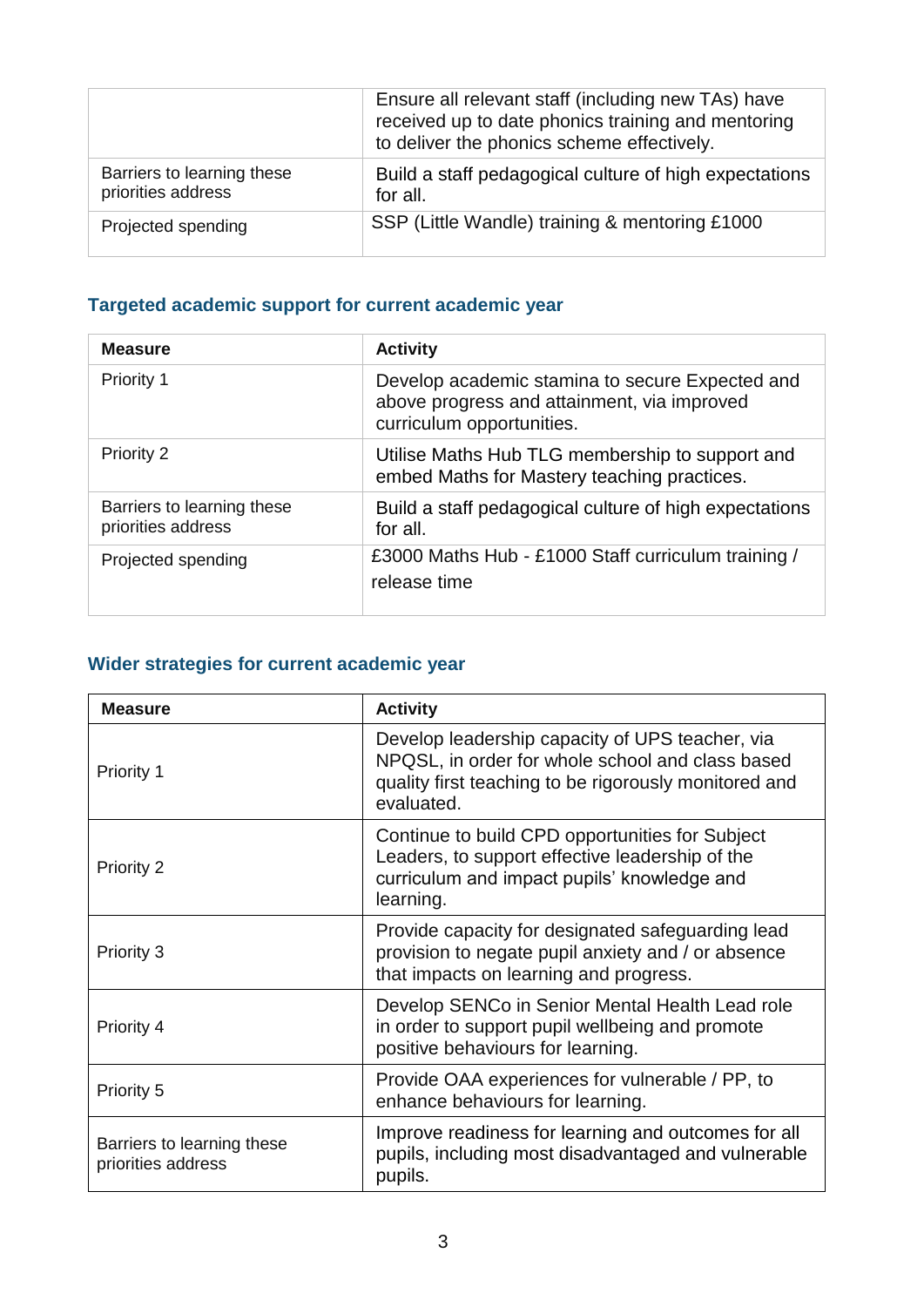|                    | £800 SENCo course - £2000 NPQSL - £600 |
|--------------------|----------------------------------------|
| Projected spending | <b>Safeguarding training-£1000 OAA</b> |
|                    |                                        |

# **Monitoring and Implementation**

| Area                        | <b>Challenge</b>                                                                                                                                                                                                  | <b>Mitigating action</b>                                                                                                                                                                    |
|-----------------------------|-------------------------------------------------------------------------------------------------------------------------------------------------------------------------------------------------------------------|---------------------------------------------------------------------------------------------------------------------------------------------------------------------------------------------|
|                             | Staff release time for peer<br>mentoring and attending<br>training.                                                                                                                                               | Strategic use of non-contact<br>time, staff meeting rota and<br><b>INSET days.</b>                                                                                                          |
| Strategy /<br>Teaching aims | Staff training opportunities<br>(staff meetings and INSET<br>days) to peer monitor and<br>model quality first teaching and<br>Maths Mastery pedagogy.                                                             | Capitalise local support hub<br>networks (DLA, DEALT and<br>Quads).                                                                                                                         |
|                             | Identify and access Little<br>Wandle phonics training for all<br>staff.                                                                                                                                           | Strategic use of non-contact<br>time, TA overtime opportunities,<br>local authority training offers and<br>local support hub networks.                                                      |
| Phonics                     | Staff release time for accessing<br>Little Wandle and local<br>authority supported phonics<br>updates and training.                                                                                               |                                                                                                                                                                                             |
| Targeted<br>Support         | Curriculum subject leadership<br>and re-design opportunities<br>(staff meetings, INSET days).<br>Opportunities for collaborative<br>curriculum planning with<br>subject lead colleagues within<br>DEALT and QUAD. | Strategic use of INSET days and<br>subject lead release<br>opportunities.                                                                                                                   |
|                             | Release time for Year 5/6<br>teacher, Maths Lead and HT in<br>order to engage fully with<br>Maths Hub training.                                                                                                   | Prioritise Maths Hub yearly<br>training calendar with school<br>diary, ensuring training dates are<br>ring-fenced.                                                                          |
| <b>Wider Strategies</b>     | 1. Ensure UPS teacher's<br>wider school<br>improvement<br>opportunities are<br>sufficient and effectively<br>monitored to ensure<br>impact.                                                                       | 1. Use additional non-<br>contact leadership<br>opportunities to meet<br>varying termly needs.<br>2. Engage DEALT<br><b>QUAD</b> and local area<br>training opportunities.<br>Local hub QFT |